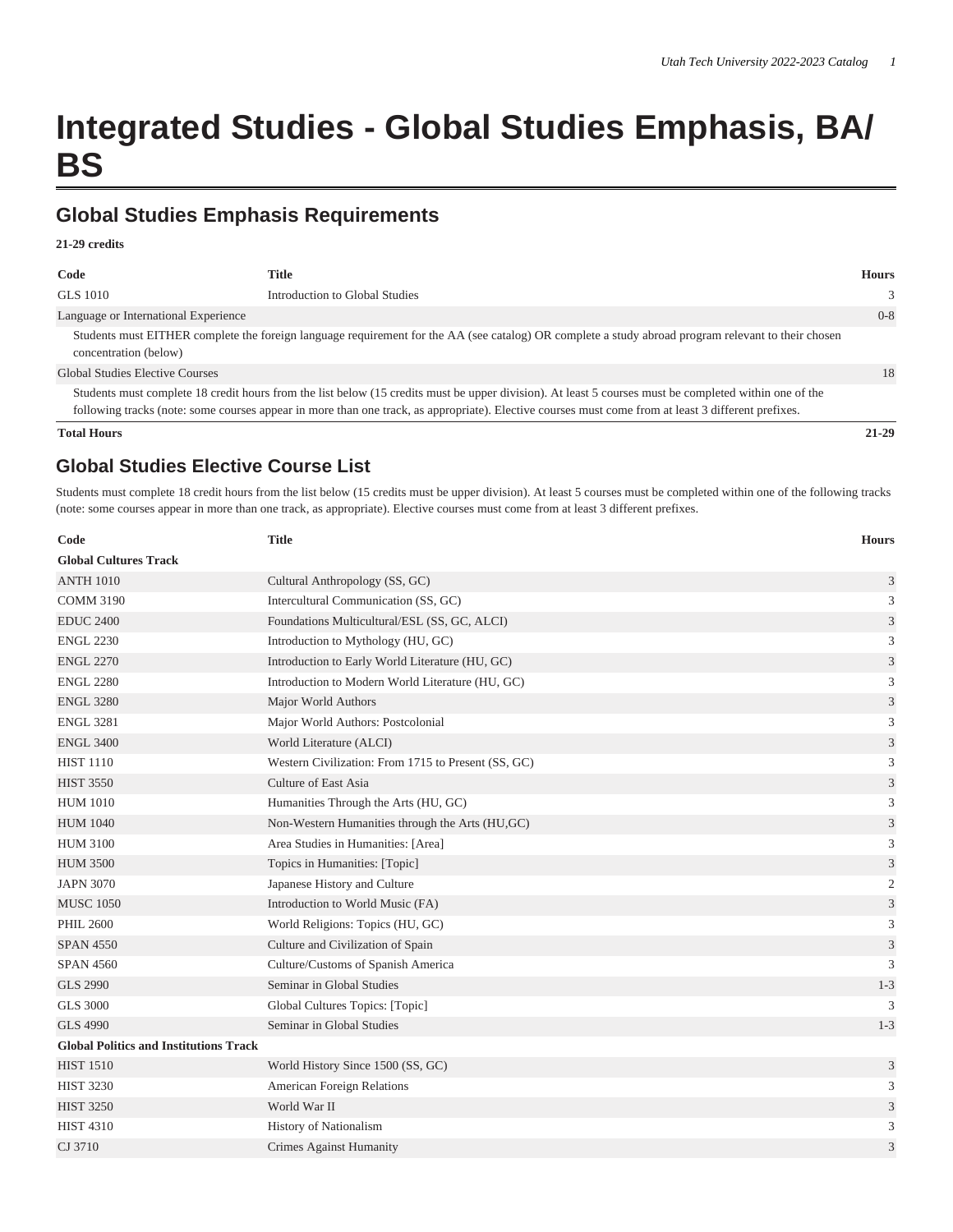| CJ 4260                             | The Criminology & Policy of Terrorism               | $\ensuremath{\mathfrak{Z}}$ |
|-------------------------------------|-----------------------------------------------------|-----------------------------|
| <b>ENVS 1010</b>                    | Intro to Environmental Science (PS)                 | 3                           |
| <b>MGMT 4400</b>                    | <b>International Business</b>                       | 3                           |
| <b>POLS 2100</b>                    | Introduction to International Relations (SS, GC)    | $\ensuremath{\mathfrak{Z}}$ |
| <b>POLS 2200</b>                    | Intro to Comparative Politics (SS, GC)              | $\mathfrak{Z}$              |
| <b>PSY 2800</b>                     | Human Sexuality in a Diverse Society (SS, GC)       | $\ensuremath{\mathfrak{Z}}$ |
| SOC 3435                            | Globalization                                       | 3                           |
| <b>GLS 2990</b>                     | Seminar in Global Studies                           | $1 - 3$                     |
| <b>GLS 3100</b>                     | Global Political Topics: [Topic]                    | 3                           |
| <b>GLS 4990</b>                     | Seminar in Global Studies                           | $1 - 3$                     |
| <b>Asian Studies Track</b>          |                                                     |                             |
| <b>CHIN 3990</b>                    | Seminar in Chinese                                  | $1 - 3$                     |
| <b>HIST 3460</b>                    | Comparative Asian History                           | 3                           |
| <b>HIST 3480</b>                    | East Asia to 1800                                   | $\ensuremath{\mathfrak{Z}}$ |
| <b>HIST 3490</b>                    | East Asia Since 1800                                | 3                           |
| <b>HIST 3550</b>                    | Culture of East Asia                                | $\ensuremath{\mathfrak{Z}}$ |
| <b>HUM 1040</b>                     | Non-Western Humanities through the Arts (HU,GC)     | $\mathfrak{Z}$              |
| <b>HUM 3100</b>                     | Area Studies in Humanities: [Area]                  | $\sqrt{3}$                  |
| <b>HUM 3500</b>                     | Topics in Humanities: [Topic]                       | $\mathfrak{Z}$              |
| <b>JAPN 3070</b>                    | Japanese History and Culture                        | $\overline{2}$              |
| <b>JAPN 3990</b>                    | Seminar in Japanese                                 | $1 - 3$                     |
| <b>PHIL 2600</b>                    | World Religions: Topics (HU, GC)                    | $\mathfrak{Z}$              |
| <b>GLS 2990</b>                     | Seminar in Global Studies                           | $1 - 3$                     |
| <b>GLS 3000</b>                     | Global Cultures Topics: [Topic]                     | $\ensuremath{\mathfrak{Z}}$ |
| <b>GLS 3100</b>                     | Global Political Topics: [Topic]                    | 3                           |
| <b>GLS 4990</b>                     | Seminar in Global Studies                           | $1 - 3$                     |
| <b>European Studies Track</b>       |                                                     |                             |
| <b>HIST 1110</b>                    | Western Civilization: From 1715 to Present (SS, GC) | $\mathfrak{Z}$              |
| <b>HIST 3180</b>                    | Nineteenth Century Europe                           | $\mathfrak{Z}$              |
| <b>HIST 3190</b>                    | <b>Twentieth Century Europe</b>                     | 3                           |
| <b>HIST 3250</b>                    | World War II                                        | 3                           |
| <b>HIST 4310</b>                    | <b>History of Nationalism</b>                       | 3                           |
| <b>HUM 1010</b>                     | Humanities Through the Arts (HU, GC)                | 3                           |
| <b>HUM 3100</b>                     | Area Studies in Humanities: [Area]                  | 3                           |
| <b>HUM 3500</b>                     | Topics in Humanities: [Topic]                       | 3                           |
| <b>SPAN 4550</b>                    | Culture and Civilization of Spain                   | $\ensuremath{\mathsf{3}}$   |
| <b>SPAN 4610</b>                    | Spanish Peninsular Literature to 1800               | 3                           |
| <b>SPAN 4620</b>                    | Spanish Peninsular Literature From 1800             | $\mathfrak{Z}$              |
| <b>GLS 2990</b>                     | Seminar in Global Studies                           | $1 - 3$                     |
| <b>GLS 3000</b>                     | Global Cultures Topics: [Topic]                     | 3                           |
| <b>GLS 3100</b>                     | Global Political Topics: [Topic]                    | 3                           |
| <b>GLS 4990</b>                     | Seminar in Global Studies                           | $1 - 3$                     |
| <b>Latin American Studies Track</b> |                                                     |                             |
| <b>ENVS 3910</b>                    | Costa Rica Natural History                          | $\mathfrak{Z}$              |
| <b>ENVS 3920</b>                    | Peruvian Amazon Natural History                     | 3                           |
| <b>HUM 3100</b>                     | Area Studies in Humanities: [Area]                  | $\ensuremath{\mathfrak{Z}}$ |
| <b>HUM 3500</b>                     | Topics in Humanities: [Topic]                       | 3                           |
| <b>SPAN 4560</b>                    | Culture/Customs of Spanish America                  | 3                           |
| <b>SPAN 4630</b>                    | Spanish American Lit to 1880                        | 3                           |
| <b>SPAN 4640</b>                    | Spanish American Lit From 1880                      | $\mathfrak{Z}$              |
| <b>GLS 2990</b>                     | Seminar in Global Studies                           | $1 - 3$                     |
| <b>GLS 3000</b>                     | Global Cultures Topics: [Topic]                     | 3                           |